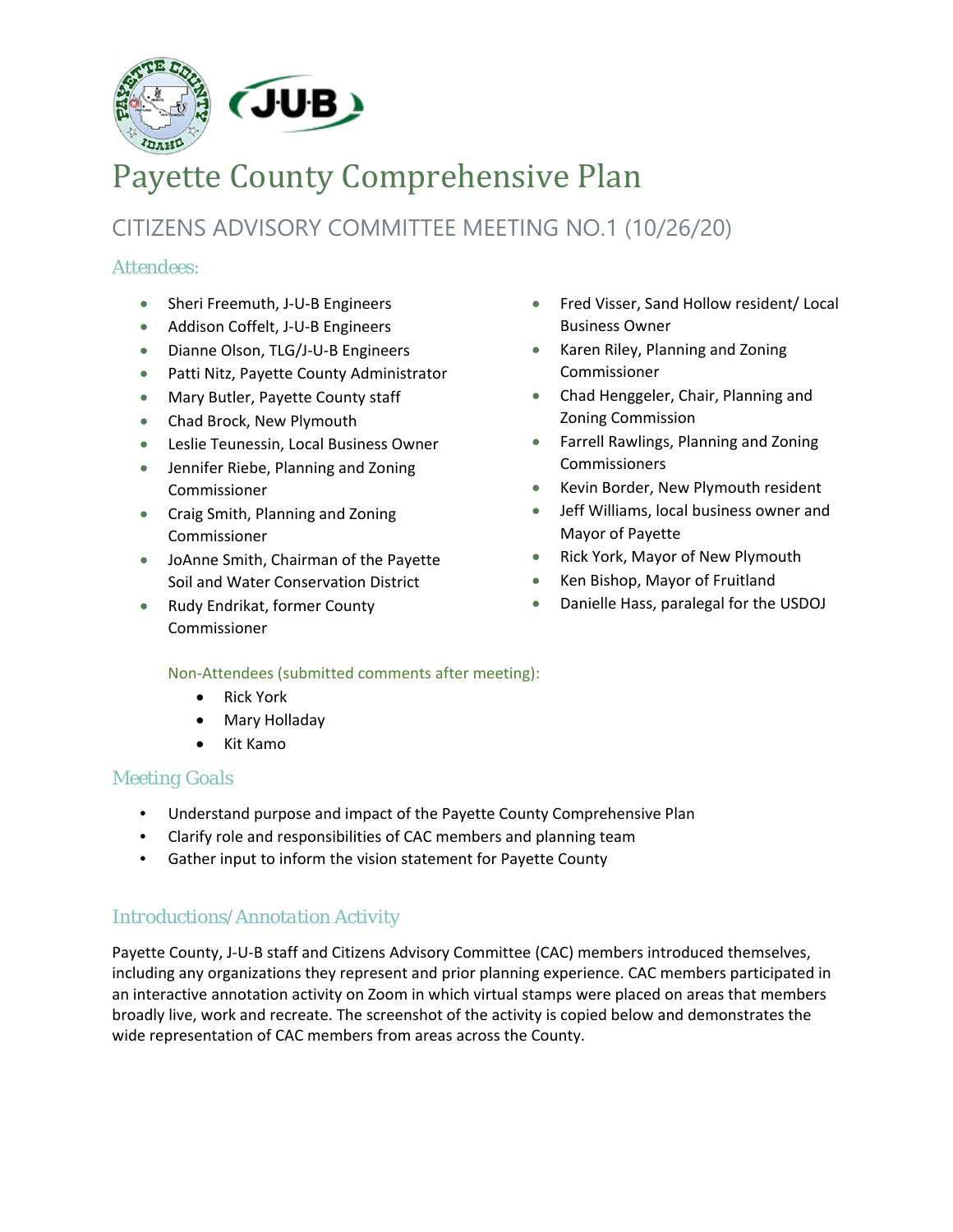

**WHERE DO WE LIVE WORK AND PLAY** 



# *Work Plan – Draft sent to Committee on 10/23/20*

Sheri Freemuth, J-U-B, explained the Work Plan and highlighted the Public Outreach Plan. Freemuth emphasized the intent for a robust education effort, in addition to future public involvement activities. Freemuth highlighted the education aspect of the outreach as this work will allow community members to provide informed input. She explained following details of the Work Plan:

- a Goal & Objectives of the Comprehensive Plan
- b Phases, Tasks & Milestones/Tentative Schedule
- c Public Outreach Plan overview

# *Advisory Committee members role for the Comprehensive Plan*

Freemuth highlighted the role and expectations of the CAC and the value of this role, including: *During meetings:*

- Listen to each other's different ideas.
- Provide input on various items.
- Ask clarifying questions when needed.
- Communicate with Planning Team ahead of time if cannot make a meeting.

# *Between meetings:*

- Discuss the issues with organizations or others that you represent. Bring their concerns back to CAC meetings.
- Attend public events.
- Watch for emails with mini-surveys, questionnaires and schedule polls.

# *CAC Value:*

- CAC input will be integrated throughout the process.
- Each CAC meeting will have different opportunities to provide valuable input.
- CAC coordination with organizations or interests CAC members represent is important to help the plan represent the wide range of County residents.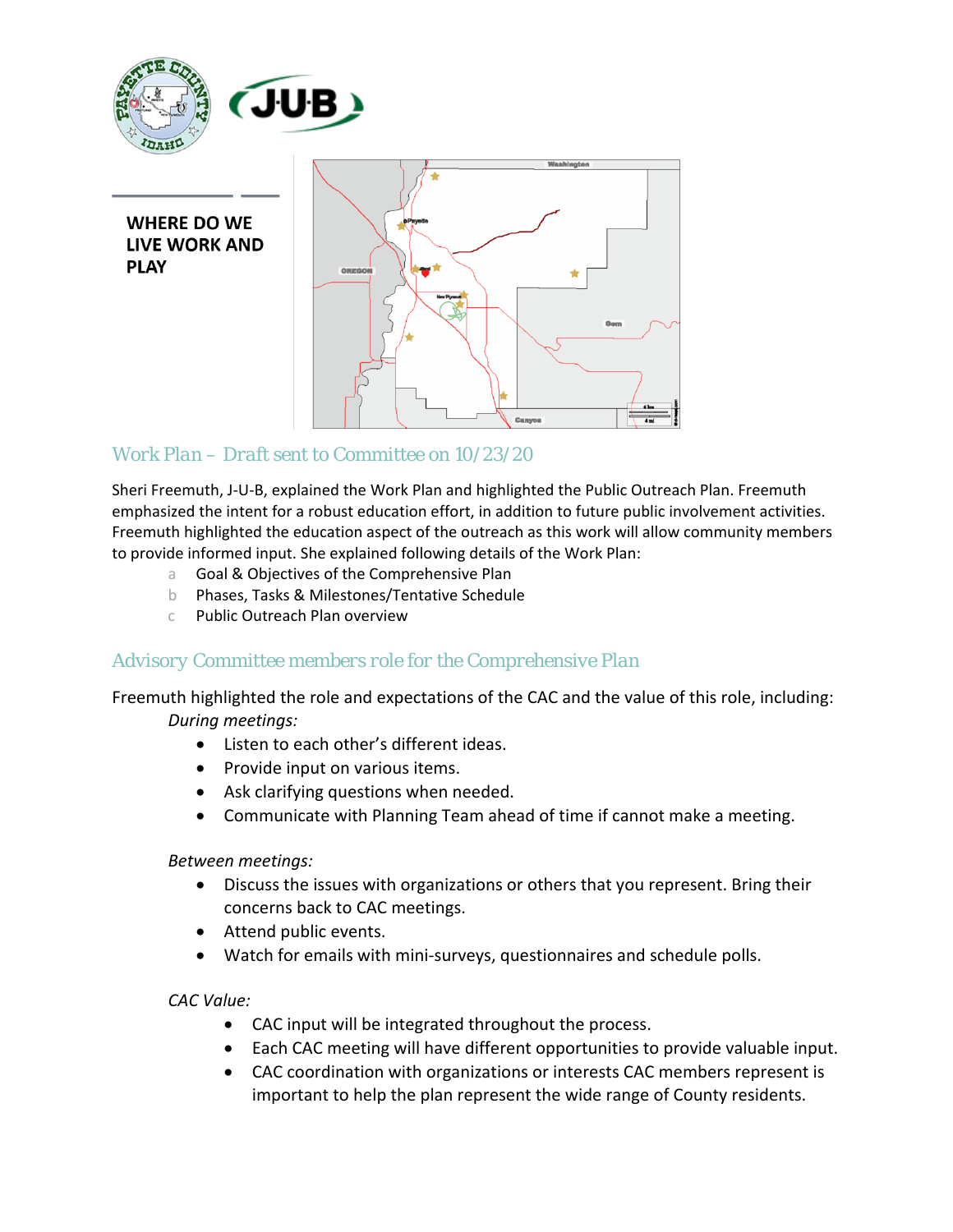

# *Vision and Goals Overview*

Freemuth provided an overview of the concept of Vision Statements, Goals and Objectives as guiding principles for the plan and future plan implementation. She summarized the themes from the 2019 survey administered by the County. This survey focused on future land use and had nearly 350 responses. The themes included:

- Preserve Agricultural Land
- Accommodate Residential land use, but not within prime agricultural areas
- Work with cities to encourage commercial uses and residential subdivisions where public services are provided
- Provide more recreational uses and amenities (trails, youth activities…)
- Support small businesses; encourage new shops and restaurants

# *Interactive Activities*

#### **Issues and Opportunities:**

Facilitator Dianne Olsen, J-U-B/TLG, led CAC members through interactive poll activities to solicit input on the issues and opportunities for Payette County over the next 10 years. CAC members and the Planning team asked follow-up questions on responses and discussed their answers. Overall, the CAC expressed interest in growth management and preservation of the rural character.

#### **Poll Results:**

#### **One word that comes to mind when you think of Payette County in 10 years?**

- 6 responses; Community, crowded, rivers, supportive, great
- 3 responses after meeting: home, agricultural, livable

*The following diagram illustrates a Word Cloud representation of responses.* 



#### • **Share one sentence that comes to mind when you think of Payette County in 10 years?**

- **What happened to the rural lifestyle?**
- Rural
- **Supportive**
- **Uncongested**
- **Way too much growth on prime agriculture ground**
- Still a quiet respite in an increasingly frenzied world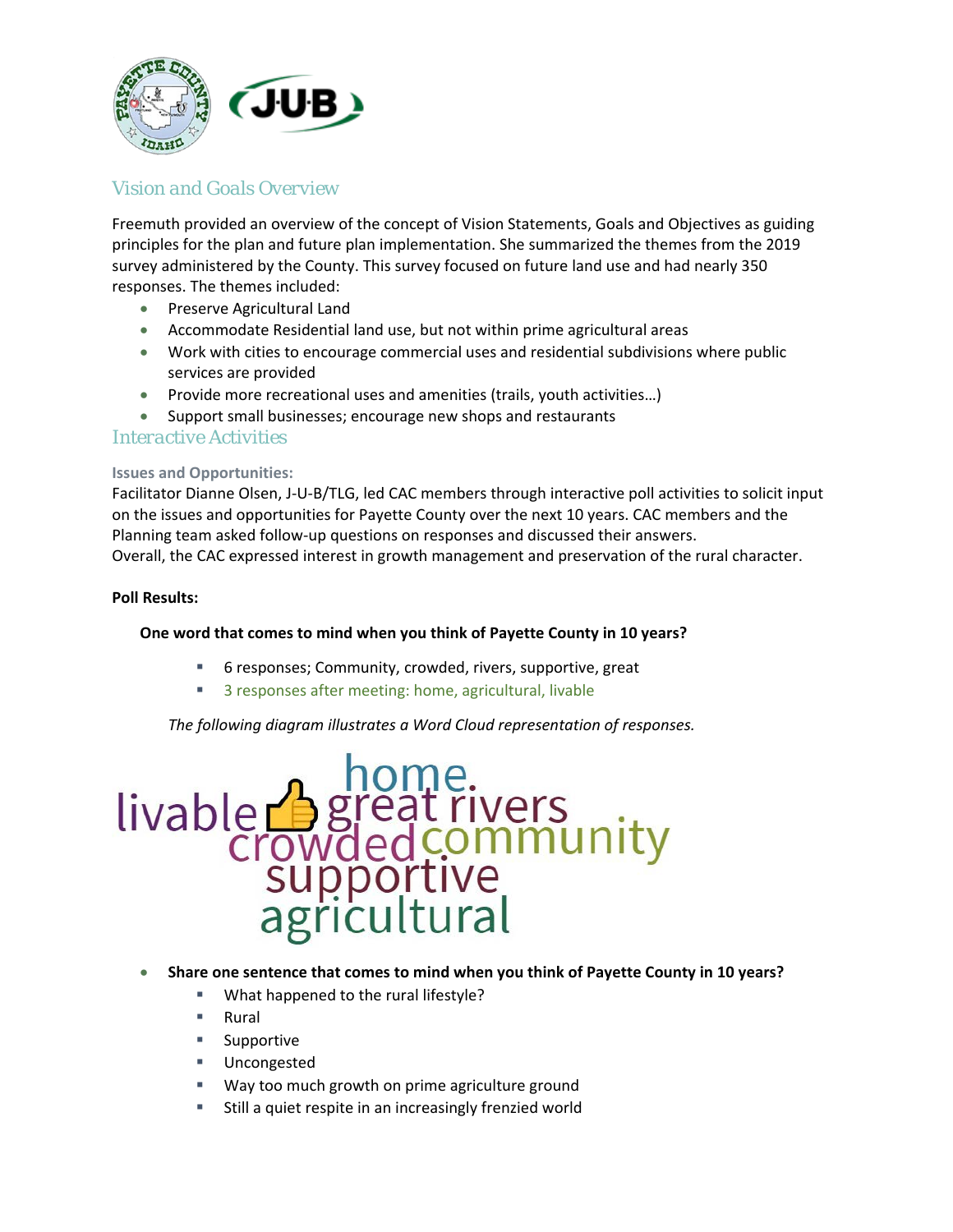



- A strong community growing, encouraging small business, and maintaining a rural lifestyle.
- $\blacksquare$  I feel as though the county may be ripe to grow exponentially with subdivisions.
- 3 responses after meeting:
	- A community that will see growth together in not only it's smaller-scale economic values, but also a community that has grown in sustainable work force job opportunities, as well as, a larger scale police, fire/EMT dept to further assist the individuals throughout our community who respect and render the services of all law enforcement/Emergency personnel.
	- Agricultural county with three cities that are great places in which to live.
	- An economically viable county with a balanced mix of business, family housing and amenities that make it very livable and desirable.

# • **Top 3-5 issues or challenges for Payette County**

- Changing the TDR process
- **Unchecked growth**
- **Traffic**
- **Loss of Ag lands**
- **Preserving Prime farm ground**
- **Planning development**
- **NIMBY sentiment**
- Aging farmers average age of farmers is 58 YO. Who are we saving Ag land for?
- **Sprawl**
- **EXECUTE:** Limited infrastructure
- Growth on prime ag land, limited infrastructure, structured growth, maintaining rural ideals/values
- **Protecting property rights**
- Consistent plan
- **Affordable housing**
- 3 responses after meeting:
	- 1a. Demand for housing vs. Traditional Agricultural practice Land?
	- 1b. County & Main road development Connect more roads/Road improvement/Stop lights at major intersections
	- 1c. Senior Citizen support Meal efforts & community involved volunteer work.
	- 2a. Keeping ag lands in ag uses.
	- 2b. Keep roads and bridges in good condition as growth increases.
	- 2c. Providing jobs for our children.
	- 2d. Providing starter homes for young families.
	- 2e. Providing a safe place to raise a family and educate our children

3a. new folks moving in that want to change the communities and their family values, 3b. more population growth puts pressure on roads, county and city services including but not limited to EMS, fire, and law enforcement,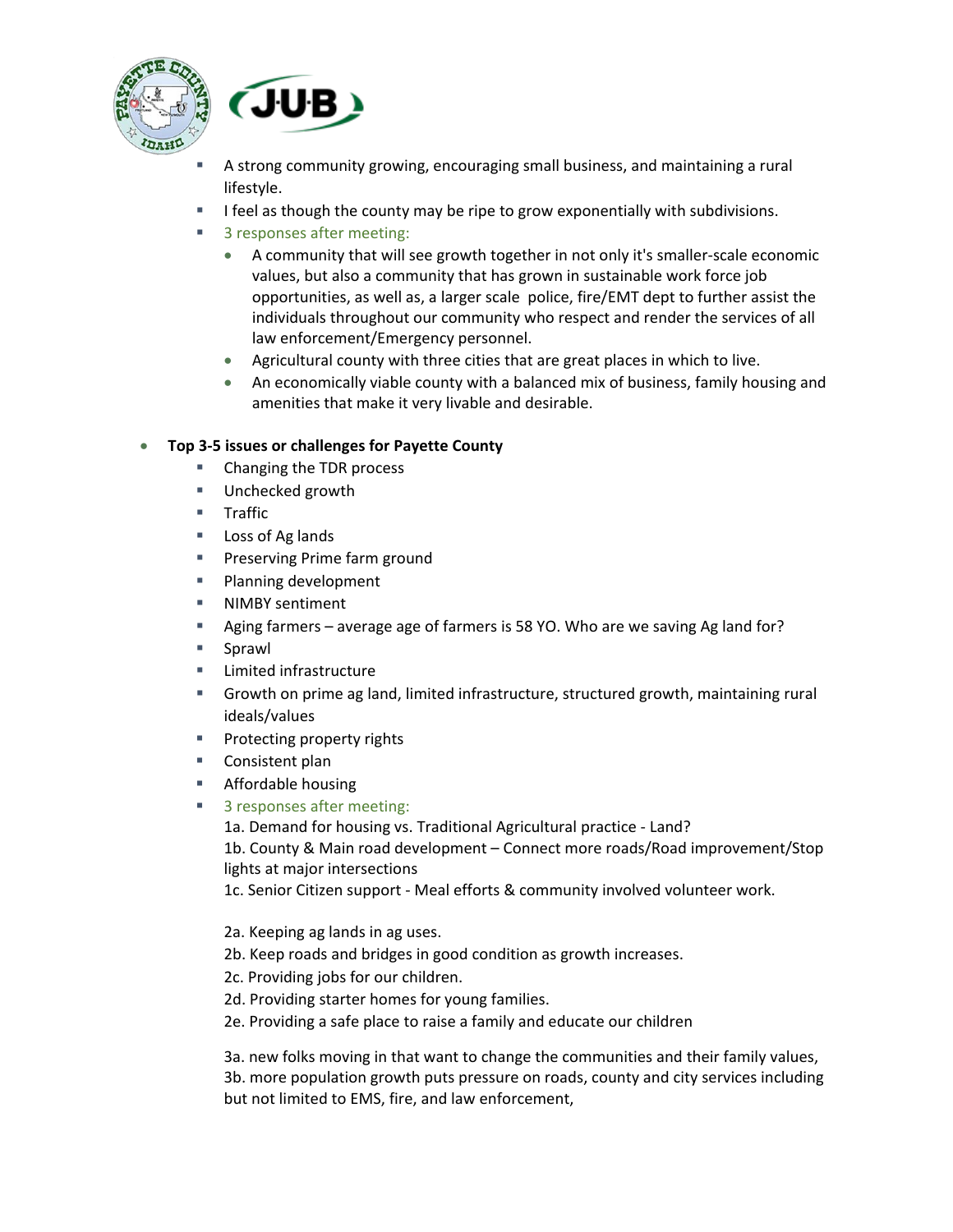



3c. finding a balance between home businesses and neighbors wanting solitude, 3d. protecting farmland while allowing landowners to have some control over their land, 3e. Spill over from Oregon's acceptable drug use.

#### • **Top opportunities for Payette County?**

- **Planned growth**
- **Highway 95 corridor for farm stands**
- **More businesses**
- Job growth
- Set an example for preserving Ag land
- **Airport development**
- Attracting new businesses
- **Business Growth with good transportation avenues**
- Controlled growth
- Attracting new small businesses, attracting talent, controlling growth with proper planning
- We have a low cost of living, conservative values, and low crime rate. Can we act fast enough to accommodate the surge of people moving to the State of Idaho?
- 3 responses after meeting:
	- 1a.Stable job growth/More local businesses Any decline in unemployment. 1b. Economic growth.

1c. Parks/Green belts/Sportsman Access points – More community inclusive activity sites.

- 2a. Let Oregon keep doing what they are doing, do not copy them.
- 2b. Encourage ag businesses.
- 2c. Encourage cities to develop areas within city limits.

3a. Payette County is a fabulous, close knit county with many opportunities for families including the county fair, numerous parks, rivers, and outdoor recreation areas, 3b. Payette County has great leadership from their county commissioners, community leaders and locals who volunteer and make a difference in throughout the county, 3c. we have 3 great cities that are able to accommodate much of the growth, 3d. we have unused, non-farmable lands that could be used for other uses, 3e. we are ideally located on I-84, and US 95, along with Union Pacific Railroad and the Pacific Northern RR, within 50 minutes of a major MSA and airport.